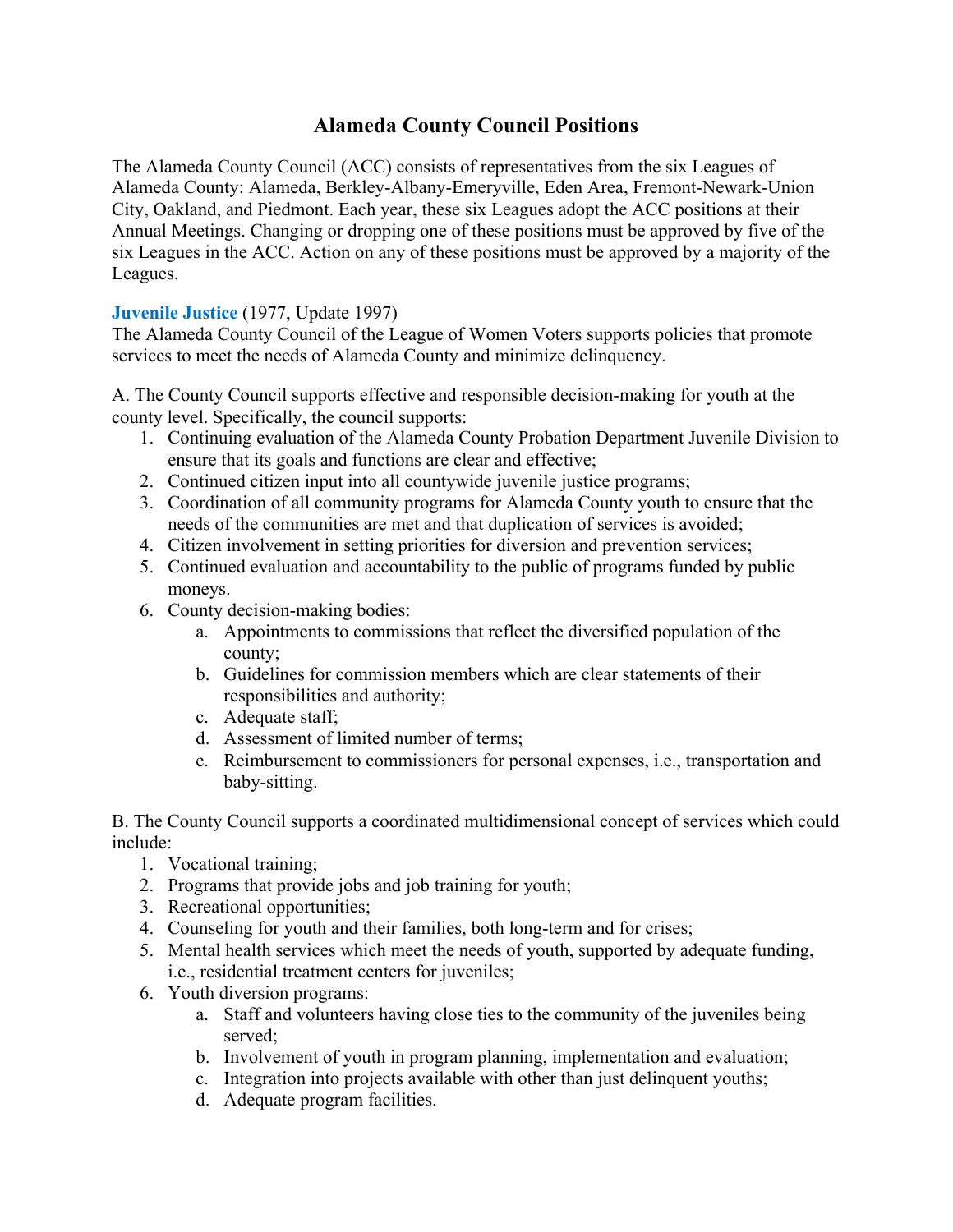C. The County Council encourages school districts to deal effectively with pupil welfare and pupil attendance, i.e., truancy, child neglect, child abuse and severe behavior problems.

D. The County Council supports greater community awareness of the problems and needs of youth and programs that are currently available.

## **Children's Mental Health Services** (1979, Update 1997)

The Alameda County Council of the League of Women Voters supports the need for children's mental health services and recommends the following:

A. Increase the priority given Children's Mental Health Services in the mental health program and budget.

B. Retain present service and ensure equal access to Day Treatment Service throughout the county.

C. Focus on prevention and early intervention by:

- 1. Increased education of parents and public.
- 2. Utilization of school resources where feasible.

D. Finance these services by:

- 1. Active pursuit of all available sources of funds.
- 2. Coordination of county, state and federal budget deadline.
- 3. Sufficient funds for a service from the government that mandates that service.

E. Make most efficient use of funds by:

- 1. Retention and expansion of contracts with private providers.
- 2. Support for case management system of services.
- 3. Increased coordination and communication among all public and private service providers and continuation of the Interagency Council.

#### **Alameda County Board of Education, Superintendent of Schools and Office of Education** (2007)

**Position in Brief**: Support an efficient, effective, and equitable balance of responsibility and authority among the levels of governance with accountability to the public that results in providing services that best meet needs of students and the local school districts.

A. **Efficiency:** Provide those services (education, training, fiscal, oversight) to county school programs and district school programs that do not duplicate those provided by districts or other agencies.

B. **Effectiveness**: Provide those services that best meet the needs and interests of local districts. Constantly monitor services to determine their effectiveness and remove or improve those that are not meeting district goals.